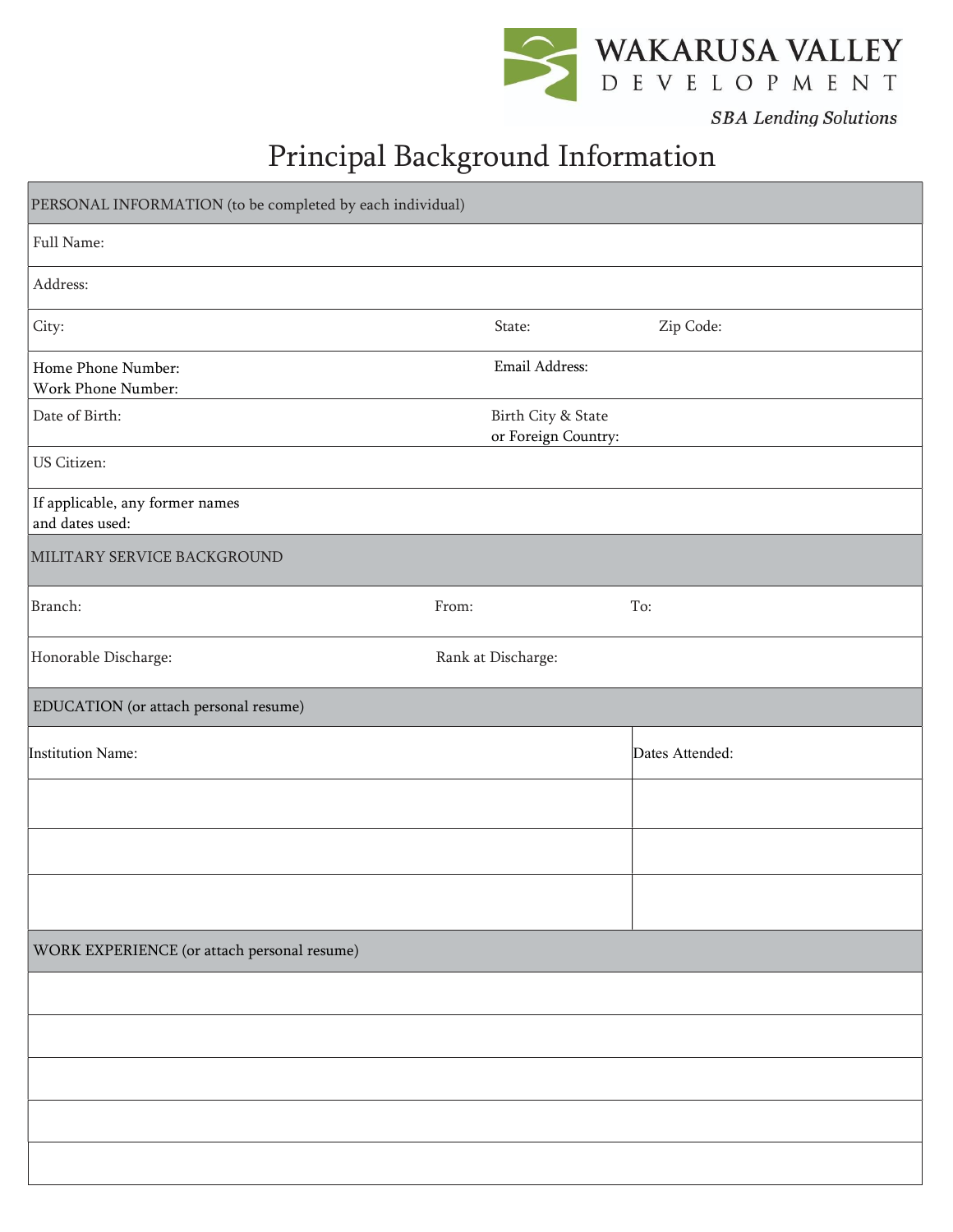| <b>BACKGROUND INFORMATION</b>                                                                                                                                                                                                                                                                                   |
|-----------------------------------------------------------------------------------------------------------------------------------------------------------------------------------------------------------------------------------------------------------------------------------------------------------------|
| Are you presently subject to an indictment, criminal information, arraignment, or other means by which formal criminal charges are<br>brought in any jurisdiction?                                                                                                                                              |
| _________ YES ____________NO __ Initial __________                                                                                                                                                                                                                                                              |
| Have you been arrested in the past six months for any criminal offense?                                                                                                                                                                                                                                         |
| VES NO Initial                                                                                                                                                                                                                                                                                                  |
| For any criminal offence (other than a minor vehicle violation) have you ever:<br>1) been convicted;                                                                                                                                                                                                            |
| 2) plead guilty;                                                                                                                                                                                                                                                                                                |
| 3) plead nolo contendere;                                                                                                                                                                                                                                                                                       |
| 4) been placed on pre-trial diversion; or                                                                                                                                                                                                                                                                       |
| 5) been placed on any form of parole or probation (including probation before judgement)?                                                                                                                                                                                                                       |
| VES NO Initial                                                                                                                                                                                                                                                                                                  |
| If "YES", furnish the dates, locations, fines, sentences, level of charge (whether misdemeanor or felony), dates of parole/probation,<br>unpaid fines or penalties, name(s) under which charged, and any other pertinent information.                                                                           |
| Are you presently debarred, suspended, proposed for debarment, declared ineligible, or voluntarily excluded from participation in<br>this transaction by any Federal department or agency?                                                                                                                      |
| VES NO Initial                                                                                                                                                                                                                                                                                                  |
| Are you more than 60 days delinquent on any obligation to pay child support arising under an administrative order, court order,<br>repayment agreement between the holder and a custodial parent, or repayment agreement between the holder and a state agency<br>providing child support enforcement services? |
| VES NO Initial                                                                                                                                                                                                                                                                                                  |
| Have you ever declared bankruptcy?<br>VES NO Initial                                                                                                                                                                                                                                                            |
| Are you currently the subject of any pending lawsuits (including divorce)?                                                                                                                                                                                                                                      |
| __________ YES ____________NO __ Initial _________                                                                                                                                                                                                                                                              |
| Do you have an ownership interest in any other business?                                                                                                                                                                                                                                                        |
| VES NO Initial                                                                                                                                                                                                                                                                                                  |
| Do you have a trust agreement?                                                                                                                                                                                                                                                                                  |
| VES NO Initial                                                                                                                                                                                                                                                                                                  |